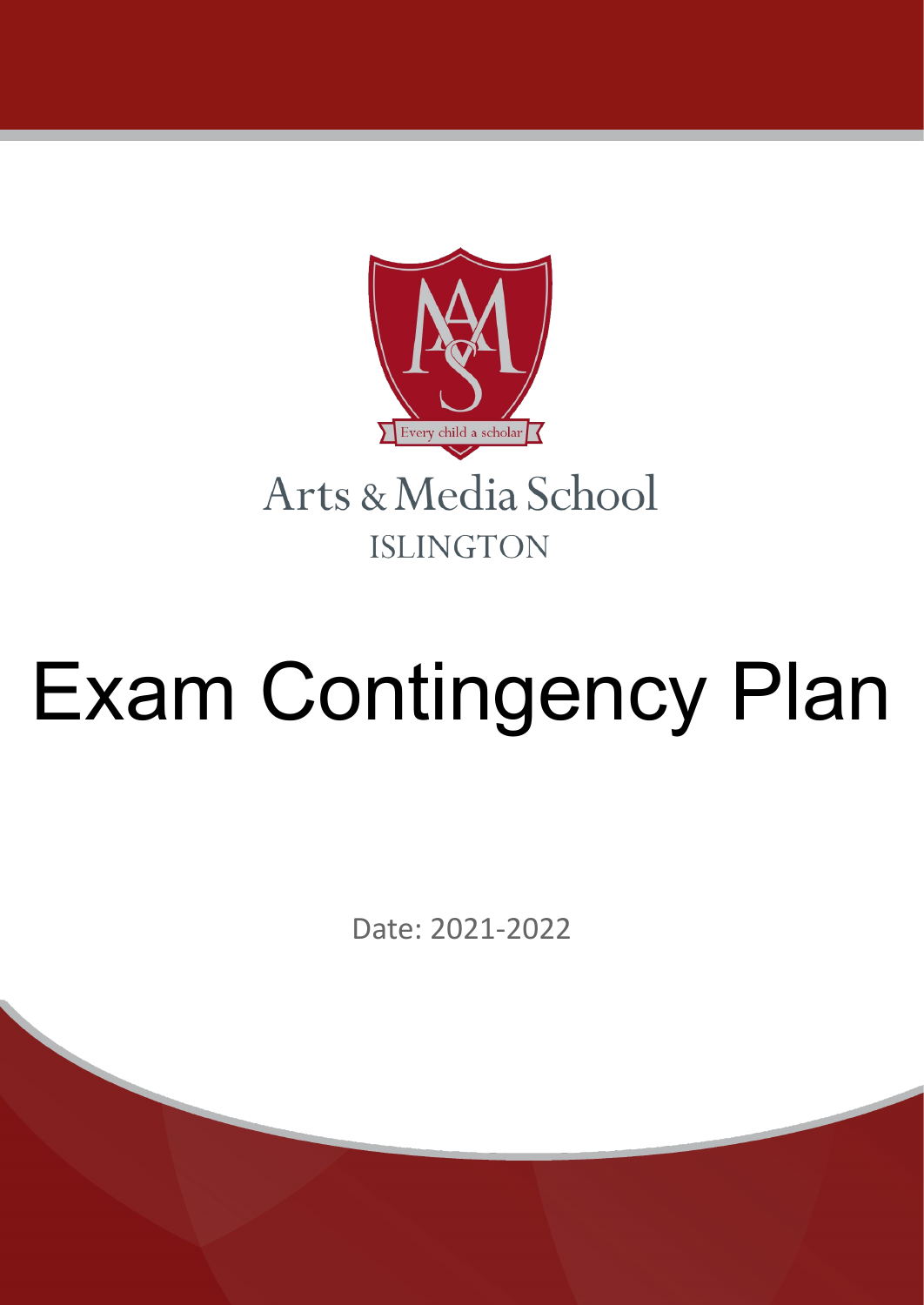

### Arts & Media School **ISLINGTON**

## **Exam Contingency Plan** 2021/22

<span id="page-1-0"></span>This plan is reviewed annually to ensure compliance with current regulations

| Approved/reviewed by |             |
|----------------------|-------------|
| Anne Orrells         |             |
| Date of next review  | October2022 |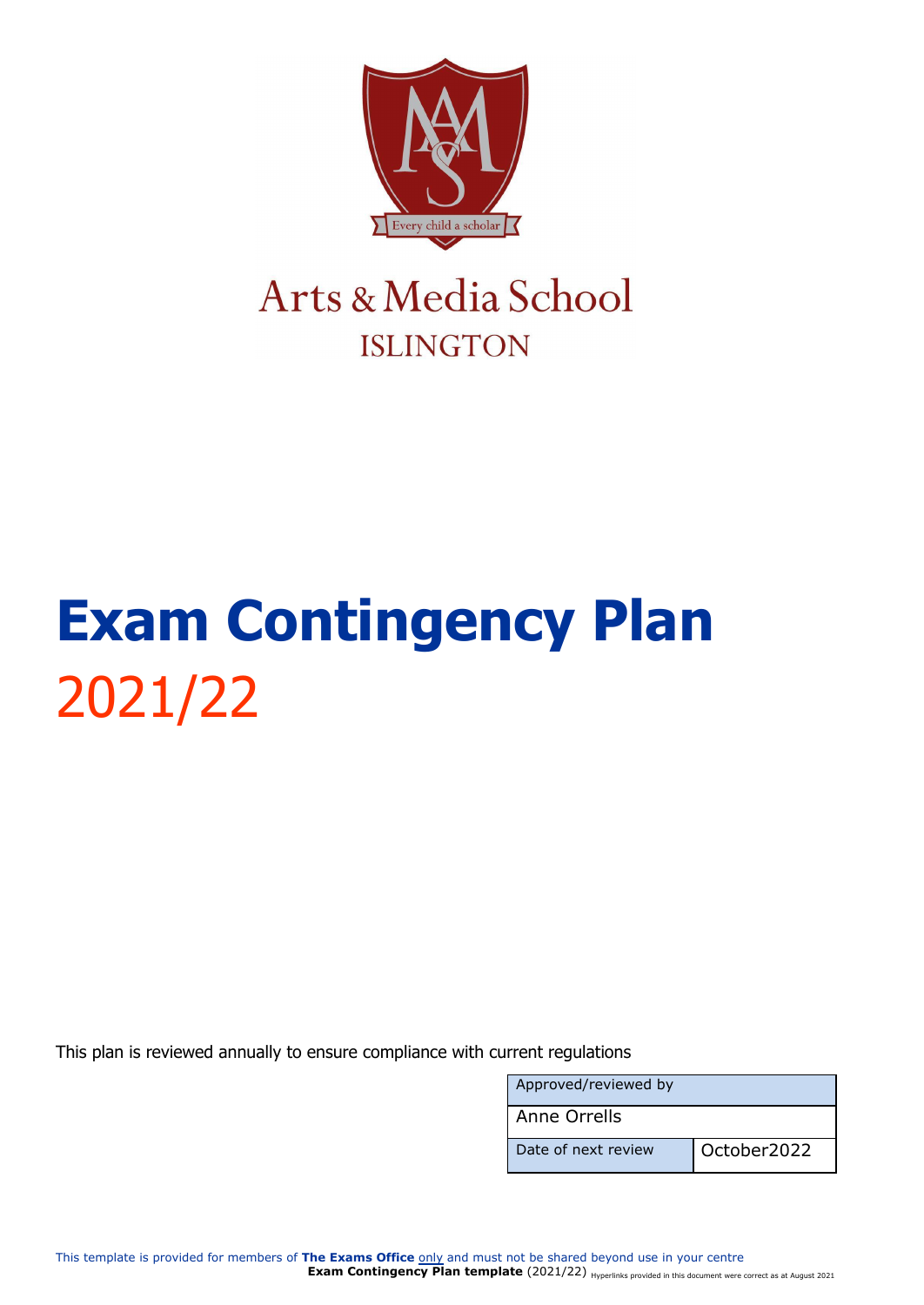#### **Key staff involved in contingency planning**

| <b>Role</b>                                   | Name(s)                                  |
|-----------------------------------------------|------------------------------------------|
| Head of centre                                | <b>Susan Service</b>                     |
| Exams officer line manager<br>(Senior leader) | <b>David Mcloughlin</b>                  |
| Exams officer                                 | <b>Anne Orrells</b>                      |
| <b>SENCo</b>                                  | <b>Angella Harris</b>                    |
| Senior leader(s)                              | Julia Stubbs, Anban Naidoo, Maleka Begum |
|                                               |                                          |
|                                               |                                          |
|                                               |                                          |
|                                               |                                          |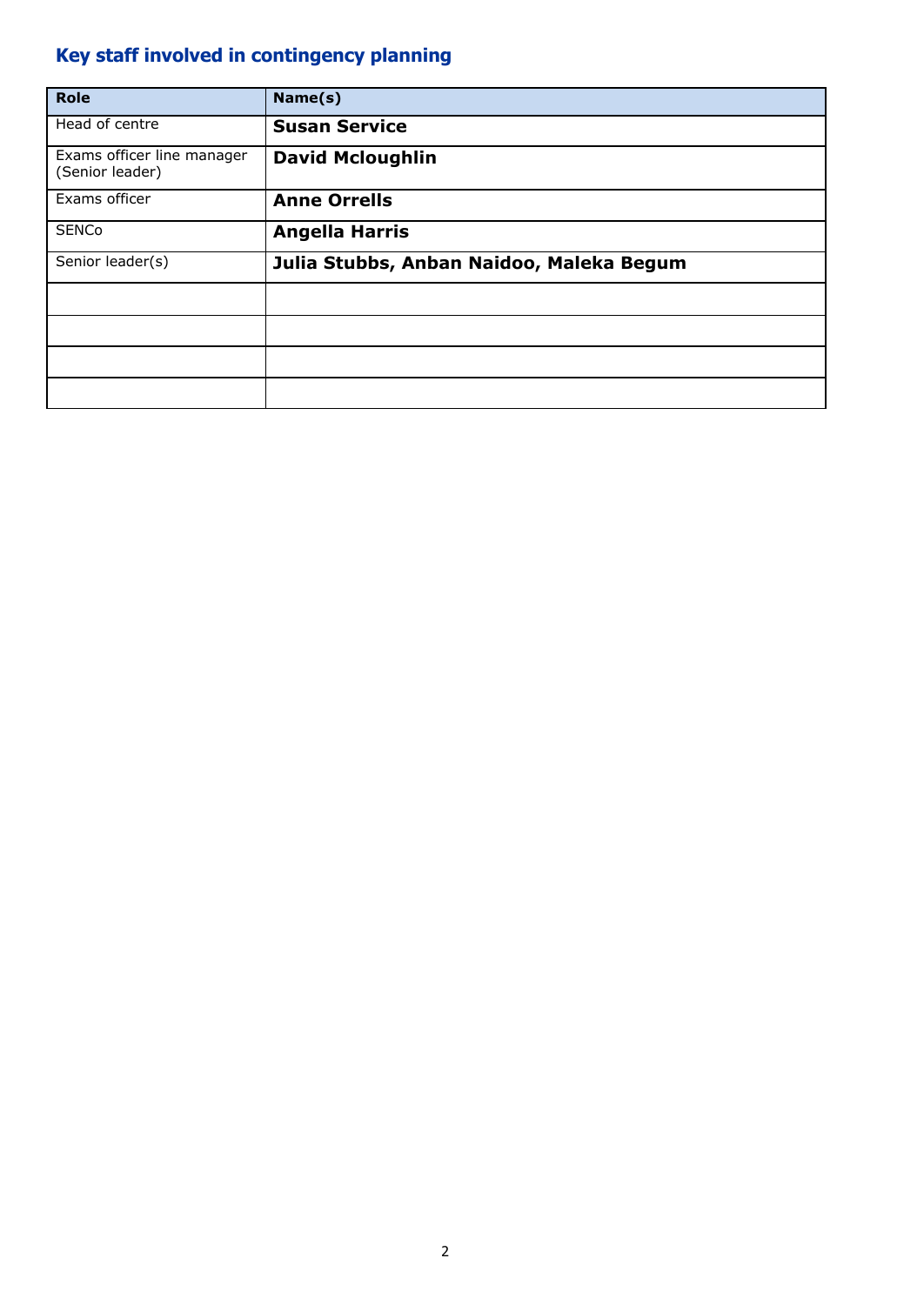#### <span id="page-3-0"></span>**Contents**

|               | Key staff involved in contingency planning                                                | $\overline{2}$ |
|---------------|-------------------------------------------------------------------------------------------|----------------|
| Contents      |                                                                                           | 3              |
|               | Purpose of the plan                                                                       | $\overline{4}$ |
|               | Possible causes of disruption to the exam process                                         | $\overline{4}$ |
| 1.            | Exam officer extended absence at key points in the exam process (cycle)                   | $\overline{4}$ |
| 2.            | SENCo extended absence at key points in the exam cycle                                    | 5              |
| 3.            | Teaching staff extended absence at key points in the exam cycle                           | 5              |
| 4.            | Invigilators - lack of appropriately trained invigilators or invigilator absence          | 6              |
| 5.            | Exam rooms - lack of appropriate rooms or main venues unavailable at short notice         | 6              |
| 6.            | Failure of IT systems                                                                     | 6              |
| 7.            | Emergency evacuation of the exam room (or centre lock down)                               | 6              |
| 8.<br>period  | Disruption of teaching time in the weeks before an exam $-$ centre closed for an extended | $\overline{7}$ |
| 9.            | Candidates unable to take examinations because of a crisis – centre remains open          | $\overline{7}$ |
| 10.           | Centre unable to open as normal during the examination period                             | 7              |
| 11.           | Disruption in the distribution of examination papers                                      | 8              |
| 12.           | Disruption to the transportation of completed examination scripts                         | 8              |
| 13.           | Assessment evidence is not available to be marked                                         | 8              |
| 14.           | Centre unable to distribute results as normal or facilitate post results services         | 8              |
|               | Further guidance to inform procedures and implement contingency planning                  | 10             |
| Ofqual        |                                                                                           | 10             |
| <b>JCQ</b>    |                                                                                           | 12             |
| <b>GOV.UK</b> |                                                                                           | 12             |
| Wales         |                                                                                           | 13             |
|               | Northern Ireland                                                                          | 13             |
|               | National Counter Terrorism Security Office                                                | 13             |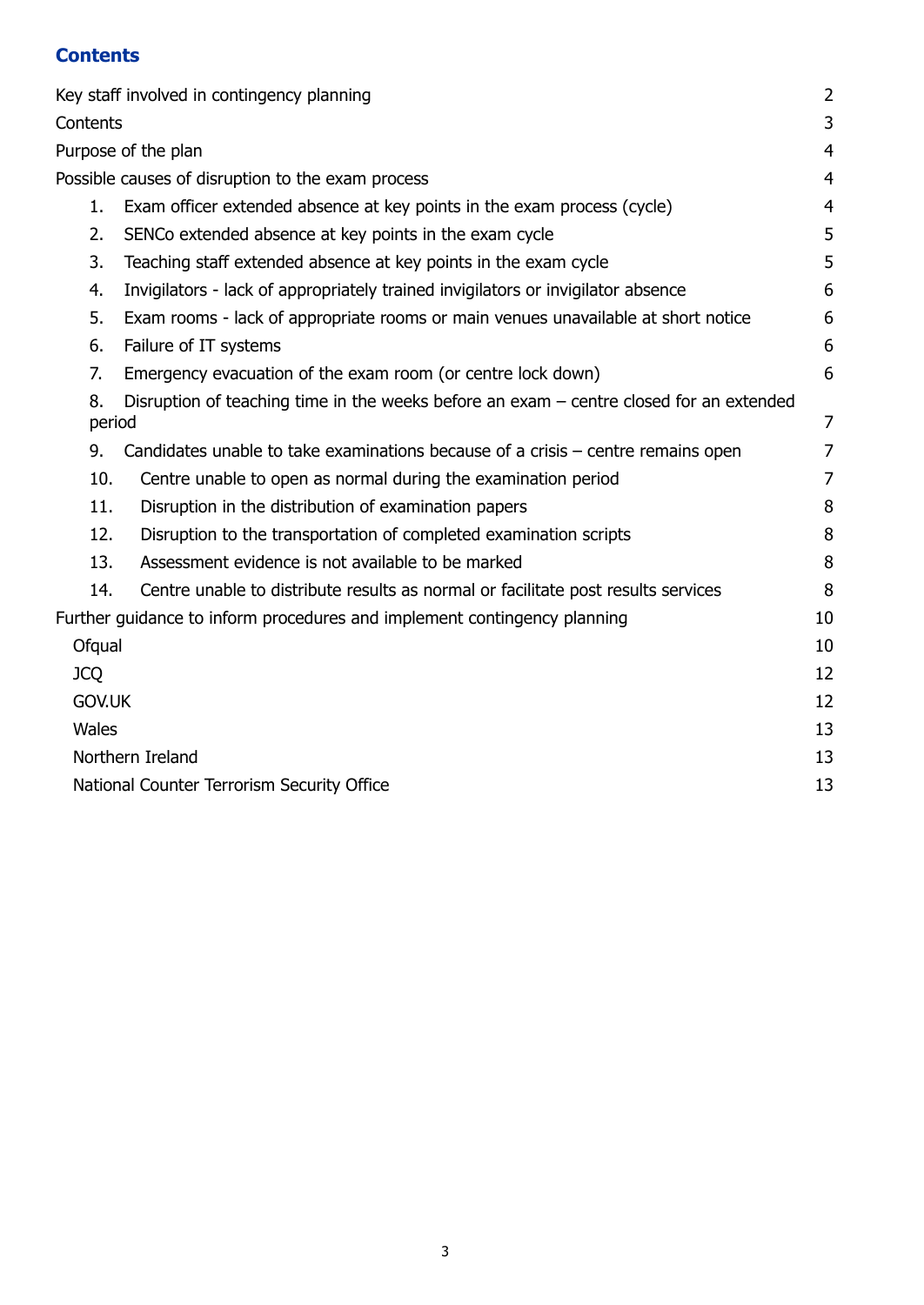#### <span id="page-4-0"></span>**Purpose of the plan**

This plan examines potential risks and issues that could cause disruption to the exams process at Arts and Media School. By outlining actions/procedures to be invoked in case of disruption it is intended to mitigate the impact these disruptions have on our exam process.

Alongside internal processes, this plan is informed by the Ofqual **Exam system contingency plan: England, Wales and Northern Ireland** which provides guidance in the publication What schools and colleges and other centres should do if exams or other assessments are seriously disrupted and the **JCQ Joint Contingency Plan** for the Examination System in England, Wales and Northern Ireland.

This plan also confirms Arts and Media School compliance with JCQ's **General Regulations for Approved Centres** (section 5.3) that the centre has in place:

● a written examination contingency plan which covers all aspects of examination administration. This will allow members of the senior leadership team to act immediately in the event of an emergency or staff absence. The examination contingency plan should reinforce procedures in the event of the centre being unavailable for examinations, or on results day, owing to an unforeseen emergency

#### <span id="page-4-1"></span>**Possible causes of disruption to the exam process**

#### <span id="page-4-2"></span>**1. Exam officer extended absence at key points in the exam process (cycle)**

#### Criteria for implementation of the plan

Key tasks required in the management and administration of the exam cycle not undertaken including:

Planning

- annual data collection exercise not undertaken to collate information on qualifications and awarding body specifications being delivered
- annual exams plan not produced identifying essential key tasks, key dates and deadlines
- sufficient invigilators not recruited

Entries

- awarding bodies not being informed of early/estimated entries which prompts release of early information required by teaching staff
- candidates not being entered with awarding bodies for external exams/assessment
- awarding body entry deadlines missed or late or other penalty fees being incurred

Pre-exams

- invigilators not trained or updated on changes to instructions for conducting exams
- exam timetabling, rooming allocation; and invigilation schedules not prepared
- candidates not briefed on exam timetables and awarding body information for candidates
- confidential exam/assessment materials and candidates' work not stored under required secure conditions
- internal assessment marks and samples of candidates' work not submitted to awarding bodies/external moderators

Exam time

- exams/assessments not taken under the conditions prescribed by awarding bodies
- required reports/requests not submitted to awarding bodies during exam/assessment periods, for example very late arrival, suspected malpractice, special consideration
- candidates' scripts not dispatched as required for marking to awarding bodies

Results and post-results

● access to examination results affecting the distribution of results to candidates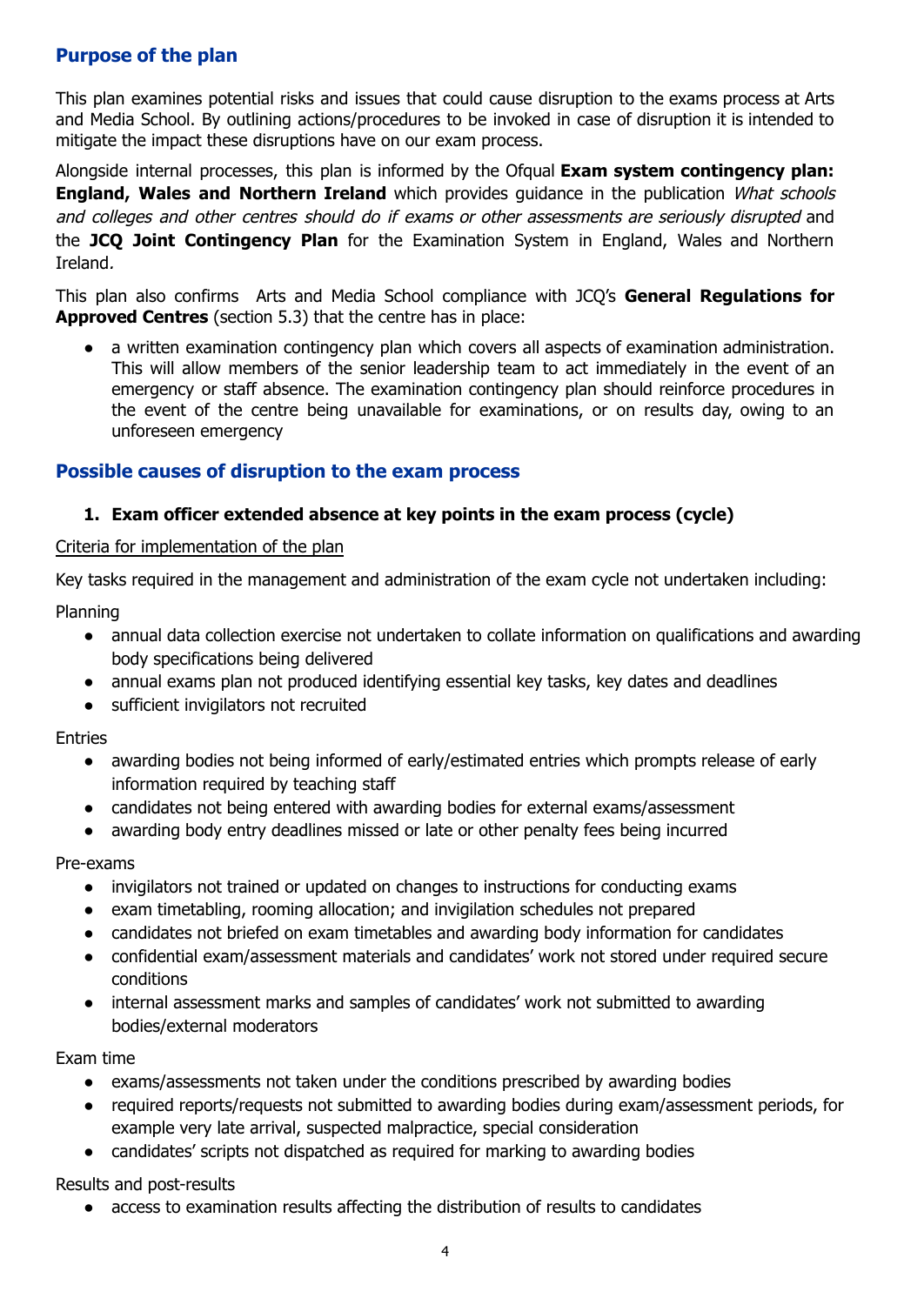● the facilitation of the post-results services

#### Centre actions to mitigate the impact of the disruption

● The Exams Assistant in conjunction with the Senior Leadership team will have sufficient knowledge and secure access to complete necessary tasks.

#### <span id="page-5-0"></span>**2. SENCo extended absence at key points in the exam cycle**

#### Criteria for implementation of the plan

Key tasks required in the management and administration of the access arrangements process within the exam cycle not undertaken including:

Planning

- candidates not tested/assessed to identify potential access arrangement requirements
- centre fails to recognise its duties towards disabled candidates as defined under the terms of the Equality Act 2010
- evidence of need and evidence to support normal way of working not collated

Pre-exams

- approval for access arrangements not applied for to the awarding body
- centre-delegated arrangements not put in place
- modified paper requirements not identified in a timely manner to enable ordering to meet external deadline
- staff (facilitators) providing support to access arrangement candidates not allocated and trained

Exam time

● access arrangement candidate support not arranged for exam rooms

Centre actions to mitigate the impact of the disruption

- Candidates for pubic exams will be assessed in advance of the exam series if the SENCO is not availed a suitably qualified & experienced Exam Arrangements Assessor will be employed.
- The exams officer will train Readers and Scribes
- The SEN dept will deputise for the SENCO in assigning the staff trained by the exams officer to Read or Scribe

#### <span id="page-5-1"></span>**3. Teaching staff extended absence at key points in the exam cycle**

Criteria for implementation of the plan

Key tasks not undertaken including:

Early/estimated entry information not provided to the exams officer on time; resulting in pre-release information not being received

Final entry information not provided to the exams officer on time; resulting in candidates not being entered for exams/assessments or being entered late/late or other penalty fees being charged by awarding bodies

Non-examination assessment tasks not set/issued/taken by candidates as scheduled

Candidates not being informed of centre assessed marks before marks are submitted to the awarding body and therefore not being able to consider appealing internal assessment decisions and requesting a review of the centre's marking

Internal assessment marks and candidates' work not provided to meet awarding body submission deadlines

Centre actions to mitigate the impact of the disruption

Head of Department/Subject are responsible for providing to the EO in the year preceding the terminal exam series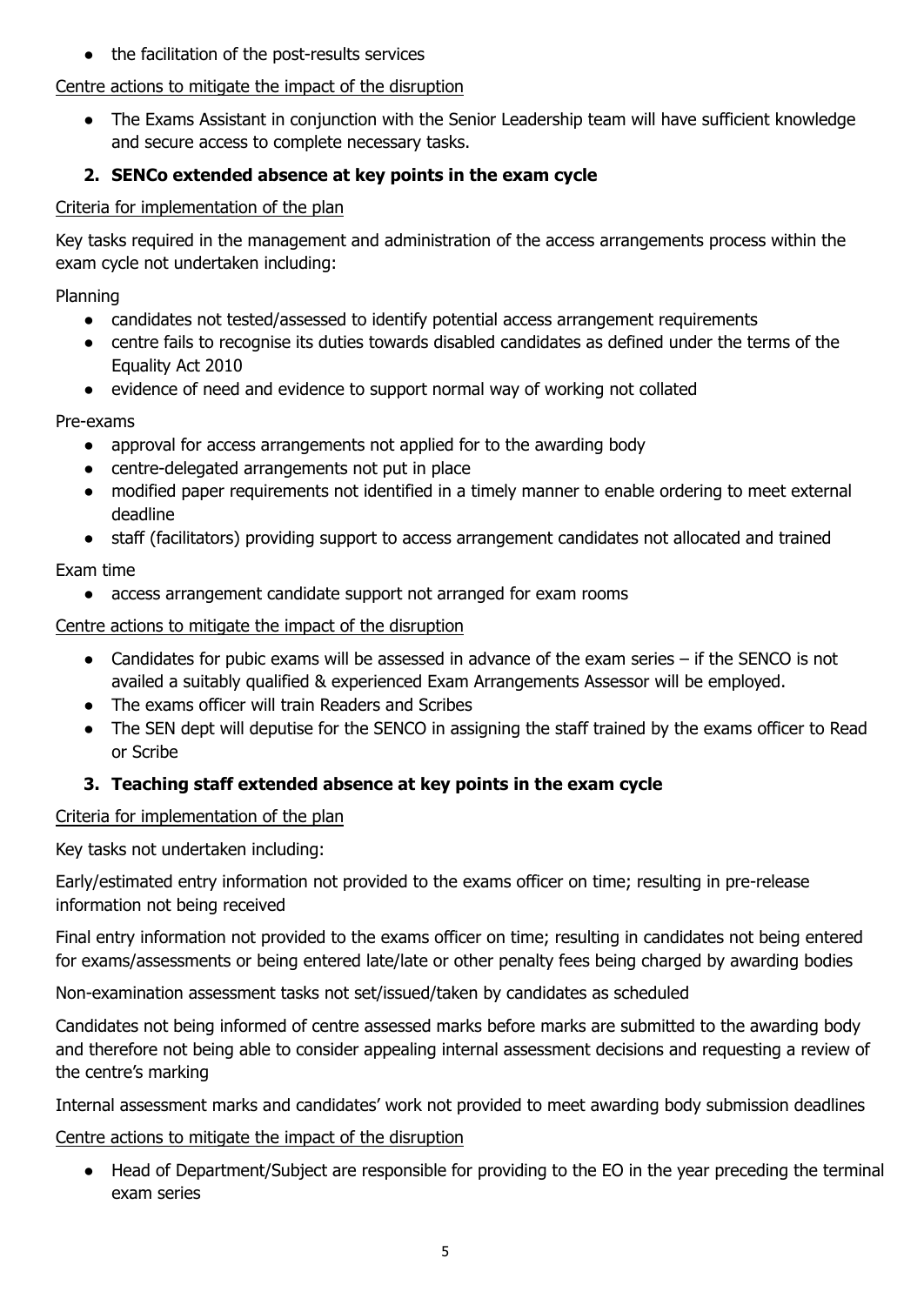- **Estimated Entries**
- Details of Specifications to be sat
- $\bullet$   $2^{\text{nd}}$  in Department/Subject and the Line Managers will ensure assessment requirements are met at the appropriate time. Recruiting suitably qualified staff if necessary

#### <span id="page-6-0"></span>**4. Invigilators - lack of appropriately trained invigilators or invigilator absence**

Criteria for implementation of the plan

Failure to recruit and train sufficient invigilators to conduct exams

Invigilator shortage on peak exam days

Invigilator absence on the day of an exam

Centre actions to mitigate the impact of the disruption

• The exams officer will ensure 15% additional capacity in the invigilation team to compensate for any absences. Members of the admin team will also be training in case of emergencies.

#### <span id="page-6-1"></span>**5. Exam rooms - lack of appropriate rooms or main venues unavailable at short notice**

Criteria for implementation of the plan

Exams officer unable to identify sufficient/appropriate rooms during exams timetable planning

Insufficient rooms available on peak exam days

Main exam venues unavailable due to an unexpected incident at exam time

Centre actions to mitigate the impact of the disruption

● Exams will take precedence over teaching space – in an emergency classes will be moved to the theatre to release additional rooms

#### <span id="page-6-2"></span>**6. Failure of IT systems**

Criteria for implementation of the plan

MIS system failure at final entry deadline

MIS system failure during exams preparation

MIS system failure at results release time

Centre actions to mitigate the impact of the disruption

- Final entries will be submitted not less than 1 week before the deadline to provide a contingency gap. Should the MIS still not operational before the deadline then the Awarding Bodies will be contacted to obtain advice.
- The exams officer will keep a list of all entries in spread sheet form– this can be provided to the Awarding Bodies if needed
- MIS failure at results release the Awarding Bodies would be contacted for advice. The statements of results to be downloaded directly from secure sites

#### <span id="page-6-3"></span>**7. Emergency evacuation of the exam room (or centre lock down)**

#### Criteria for implementation of the plan

Whole centre evacuation (or lock down) during exam time due to serious incident resulting in exam candidates being unable to start, proceed with or complete their exams

Centre actions to mitigate the impact of the disruption

- The Awarding Bodies of the exams affected to be informed of the incident and advice sought
- Seating plans and registers to be used to identify candidates affected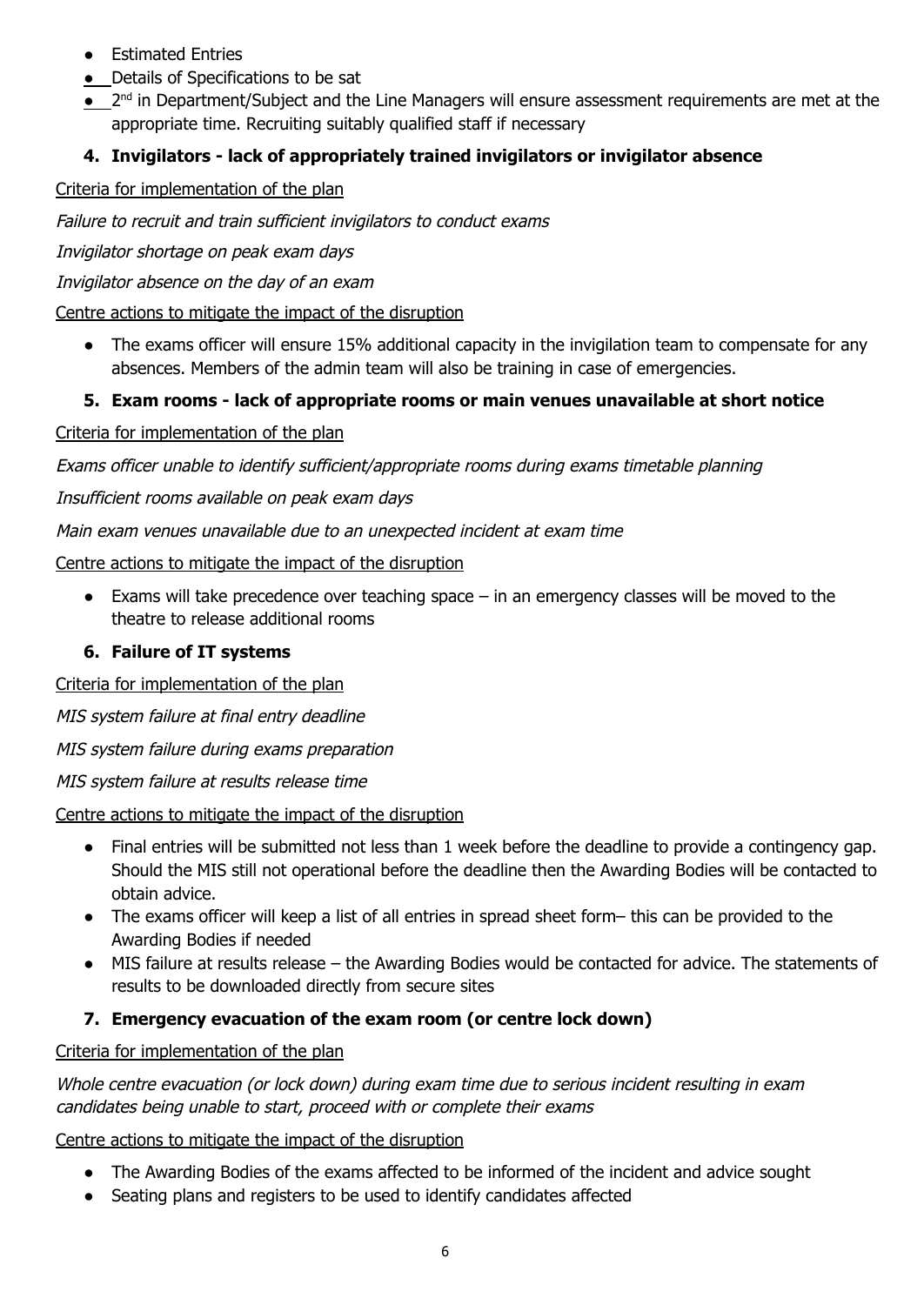● A record of the time the event began to be kept on the exam room incident report

#### **8. Disruption of teaching time in the weeks before an exam – centre closed for an extended period**

#### <span id="page-7-0"></span>Criteria for implementation of the plan

Centre closed or candidates are unable to attend for an extended period during normal teaching or study supported time, interrupting the provision of normal teaching and learning

Centre actions to mitigate the impact of the disruption

● Where there is disruption to teaching time and students miss teaching and learning, it remains the responsibility of centres to prepare students, as usual, for examinations therefore Arts and Media School would seek to move learning online.

#### <span id="page-7-1"></span>**9. Candidates unable to take examinations because of a crisis – centre remains open**

#### Criteria for implementation of the plan

Candidates are unable to attend the examination centre to take examinations as normal

Centre actions to mitigate the impact of the disruption

● Awarding bodies will be contacted to seek advice

#### <span id="page-7-2"></span>10. **Centre unable to open as normal during the examination period**

(including in the event of the centre being unavailable for examinations owing to an unforeseen emergency)

Criteria for implementation of the plan

Centre unable to open as normal for scheduled examinations

#### Centre actions to mitigate the impact of the disruption

- The support of the local authority Islington would be sought to include
	- o local schools to share facilities
	- o funding to take up local venues such as:
		- ST Lukes Church
		- Islington Design Centre
		- Islington Assembly Hall (within municipal building Upper Street)
		- London Art House, Britannia row
		- Cavendish Conference Centre
- **•** The Awarding Bodies to be contacted immediately: with regard to security of paper dispatch, and to seek advice

#### <span id="page-7-3"></span>**11.Disruption in the distribution of examination papers**

#### Criteria for implementation of the plan

Disruption to the distribution of examination papers to the centre in advance of examinations

Centre actions to mitigate the impact of the disruption

● awarding organisations to provide centres with electronic access to examination papers via a secure external network.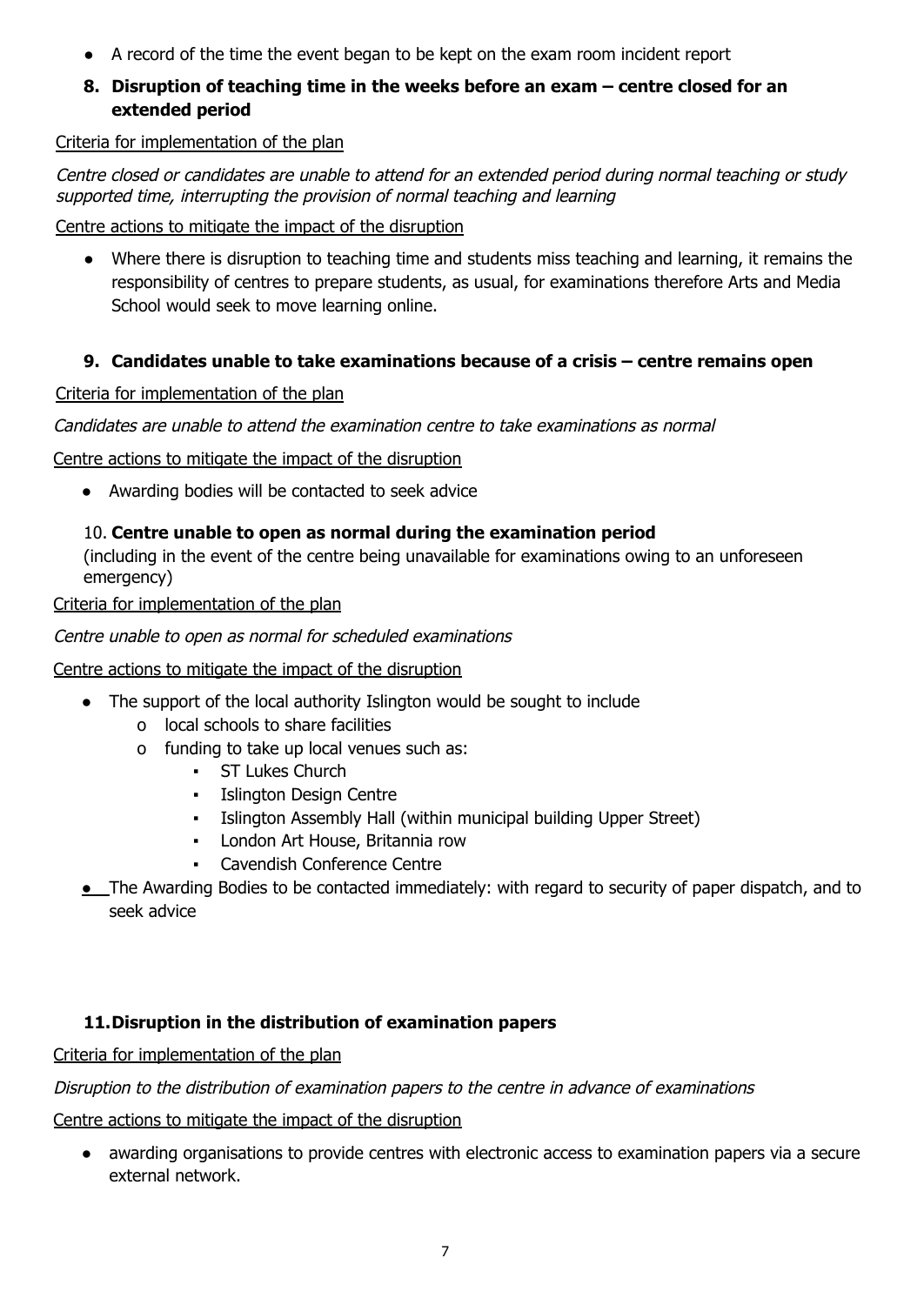- Centres would need to ensure that copies are received, made and stored under secure conditions and should have plans in place to facilitate such an action.
- Awarding organisations would provide guidance on the conduct of examinations in such circumstances.
- As a last resort, and in close collaboration with centres and regulators, awarding organisations to consider scheduling of the examination on an alternative date

#### <span id="page-8-0"></span>**12.Disruption to the transportation of completed examination scripts**

#### Criteria for implementation of the plan

Delay in normal collection arrangements for completed examination scripts/assessment evidence

#### Centre actions to mitigate the impact of the disruption

- Where examinations are part of the national 'yellow label' service or where awarding organisations arrange collections, centres should seek advice from awarding organisations and should not make their own arrangements for transportation unless told to do so by the awarding organisation.
- For any examinations where centres make their own arrangements for transportation, centres should investigate alternative dispatch options that comply with the requirements detailed in the JCQ Instructions for Conducting Examinations.
- Centres to ensure secure storage of completed examination papers until collection.

#### <span id="page-8-1"></span>**13.Assessment evidence is not available to be marked**

#### Criteria for implementation of the plan

Large scale damage to or destruction of completed examination scripts/assessment evidence before it can be marked

Completed examination scripts/assessment evidence does not reach awarding organisations

Centre actions to mitigate the impact of the disruption

- awarding organisations to generate candidate marks for affected assessments based on other appropriate evidence of candidate achievement as defined by the awarding organisations
- where marks cannot be generated by awarding organisations candidates may need to retake affected assessment in a subsequent assessment series

#### <span id="page-8-2"></span>14. **Centre unable to distribute results as normal or facilitate post results services**

(including in the event of the centre being unavailable on results day owing to an unforeseen emergency)

#### Criteria for implementation of the plan

Centre is unable to access or manage the distribution of results to candidates, or to facilitate post-results services

#### Centre actions to mitigate the impact of the disruption

- Distribution of results: Results will be distributed remotely through school email and when possible posted. Where possible depending on the site issues agreement to be sought from local authority to use alternative site.
- Post results services from an alternative site, where possible where not possible by email until such time as a site can be operational
- Awarding Bodies contacted and informed of issues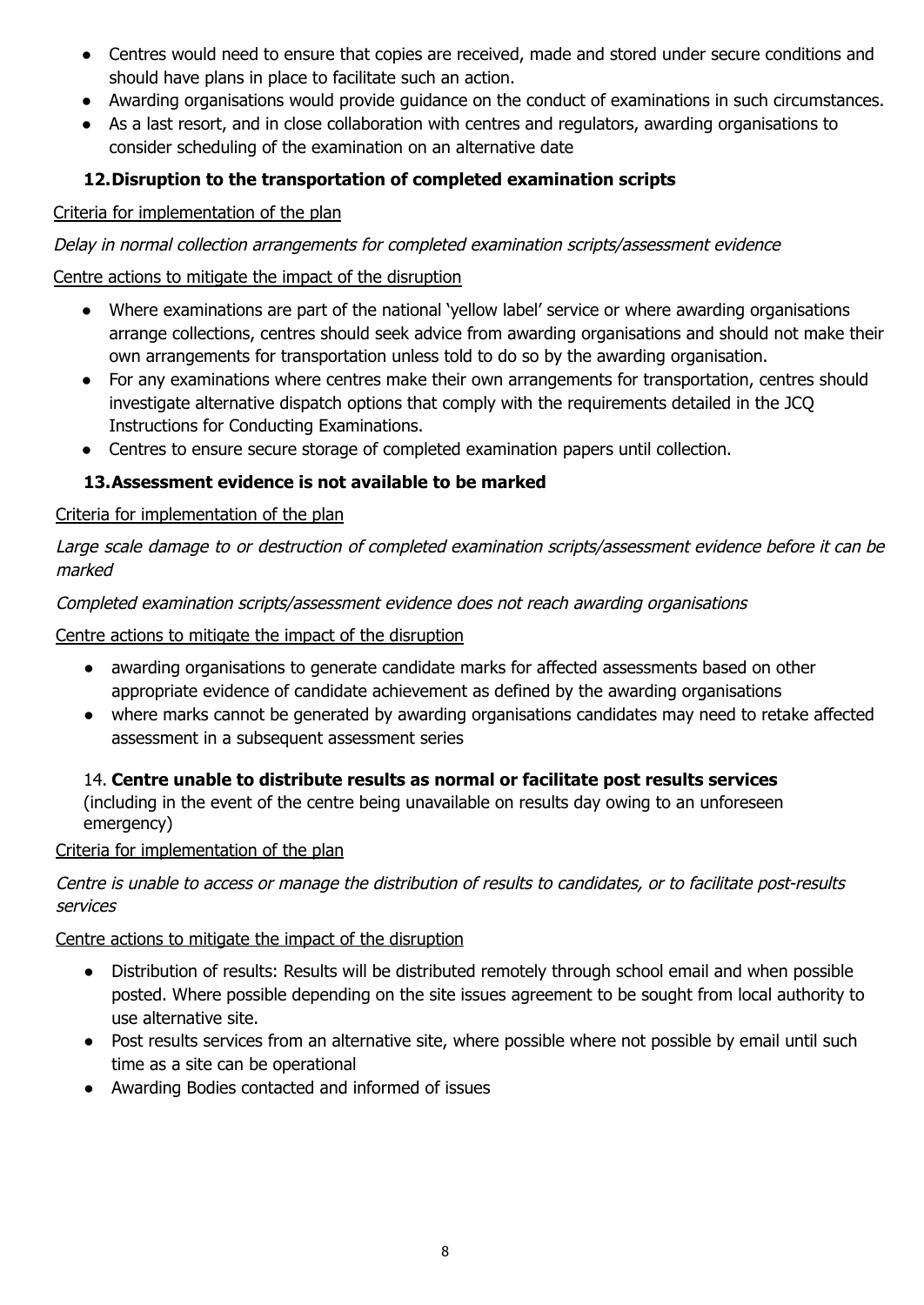#### <span id="page-9-0"></span>**Further guidance to inform procedures and implement contingency planning**

#### <span id="page-9-1"></span>**Ofqual**

#### **What schools and colleges and other centres should do if exams or other assessments are seriously disrupted**

#### **1. Contingency planning**

You should prepare for possible disruption to exams and other assessments and make sure staff are aware of these plans.

When drafting contingency plans, you should consider the following guidance:

#### **1.1 Covid specific guidance:**

- [Guidance for schools Covid-19](https://www.gov.uk/government/collections/guidance-for-schools-coronavirus-covid-19#safe-working-and-protective-measures) from the Department for Education in England (subject to frequent updates as the situation changes)
- [Responsibility for autumn GCSE, AS and A level exam series](https://www.gov.uk/government/publications/responsibility-for-autumn-gcse-as-and-a-level-exam-series) from the Department for Education in England
- [Action for FE Colleges](https://www.gov.uk/government/publications/coronavirus-covid-19-maintaining-further-education-provision) from the Department for Education in England
- [Public health guidance to support autumn exams](https://www.gov.uk/government/publications/responsibility-for-autumn-gcse-as-and-a-level-exam-series/public-health-arrangements-for-autumn-exams) from the Department for Education
- [Education and childcare: coronavirus](https://gov.wales/education-coronavirus) from Welsh Government
- **●** [Covid-19 guidance for school and educational settings](https://www.education-ni.gov.uk/publications/coronavirus-covid-19-guidance-school-and-educational-settings-northern-ireland) from Department of Education in Northern Ireland

#### **1.2 General contingency guidance**

- [Emergency planning and response](https://www.gov.uk/guidance/emergencies-and-severe-weather-schools-and-early-years-settings) from the Department for Education in England
- [Opening and closing local-authority-maintained schools](https://www.gov.uk/government/publications/school-organisation-maintained-schools) from the Department for Education in England
- [Exceptional closure days](https://www.education-ni.gov.uk/articles/exceptional-closure-days) from the Department of Education in Northern Ireland
- [Checklist exceptional closure of schools](https://www.education-ni.gov.uk/publications/checklist-exceptional-closure-schools) from the Department of Education in Northern Ireland
- [School closures](https://gov.wales/opening-schools-extremely-bad-weather-guidance-schools) from NI Direct
- [Opening schools in extremely bad weather](https://gov.wales/opening-schools-extremely-bad-weather-guidance-schools) guidance for schools from the Welsh Government
- [Procedures for handling bomb threats](https://www.gov.uk/government/publications/bomb-threats-guidance) from the National Counter Terrorism Security Office.

#### **2. Disruption to assessments or exams**

In the absence of any instruction from the relevant awarding organisation, you should make sure that any exam or timetabled assessment takes place if it is possible to hold it. This may mean relocating to alternative premises.

You should discuss alternative arrangements with your awarding organisation if:

- the exam or assessment cannot take place
- a student misses an exam or loses their assessment due to an emergency, or other event, outside of the student's control

See also:

[JCQ Joint Contingency Plan for the Examination System in England, Wales and Northern Ireland](https://www.jcq.org.uk/exams-office/other-documents/jcq-joint-contingency-plan/)

#### **3. Steps you should take**

#### **3.1 Exam planning**

Review contingency plans well in advance of each exam or assessment series. Consider how, if the contingency plan is invoked, you will comply with the awarding organisation's requirements.

#### **3.2 In the event of disruption**

- 1. Contact the relevant awarding organisation and follow its instructions.
- 2. Take advice, or follow instructions, from relevant local or national agencies in deciding whether your centre is able to open.
- 3. Identify whether the exam or timetabled assessment can be sat at an alternative venue, in agreement with the relevant awarding organisation, ensuring the secure transportation of questions papers or assessment materials to the alternative venue.
- 4. Where accommodation is limited, prioritise students whose progression will be severely delayed if they do not take their exam or timetabled assessment when planned.
- 5. In the event of an evacuation during an examination please refer to JCQ's Centre [emergency](https://www.jcq.org.uk/exams-office/ice---instructions-for-conducting-examinations/centre-emergency-evacuation-procedure) [evacuation procedure.](https://www.jcq.org.uk/exams-office/ice---instructions-for-conducting-examinations/centre-emergency-evacuation-procedure)
- 6. Communicate with parents, carers and students any changes to the exam or assessment timetable or to the venue.
- 7. Communicate with any external assessors or relevant third parties regarding any changes to the exam or assessment timetable.

#### **3.3 After the exam**

- 1. Consider whether any students' ability to take the assessment or demonstrate their level of attainment has been materially affected and, if so, apply for special consideration.
- 2. Advise students, where appropriate, of the opportunities to take their exam or assessment at a later date.
- 3. Ensure that scripts are stored under secure conditions.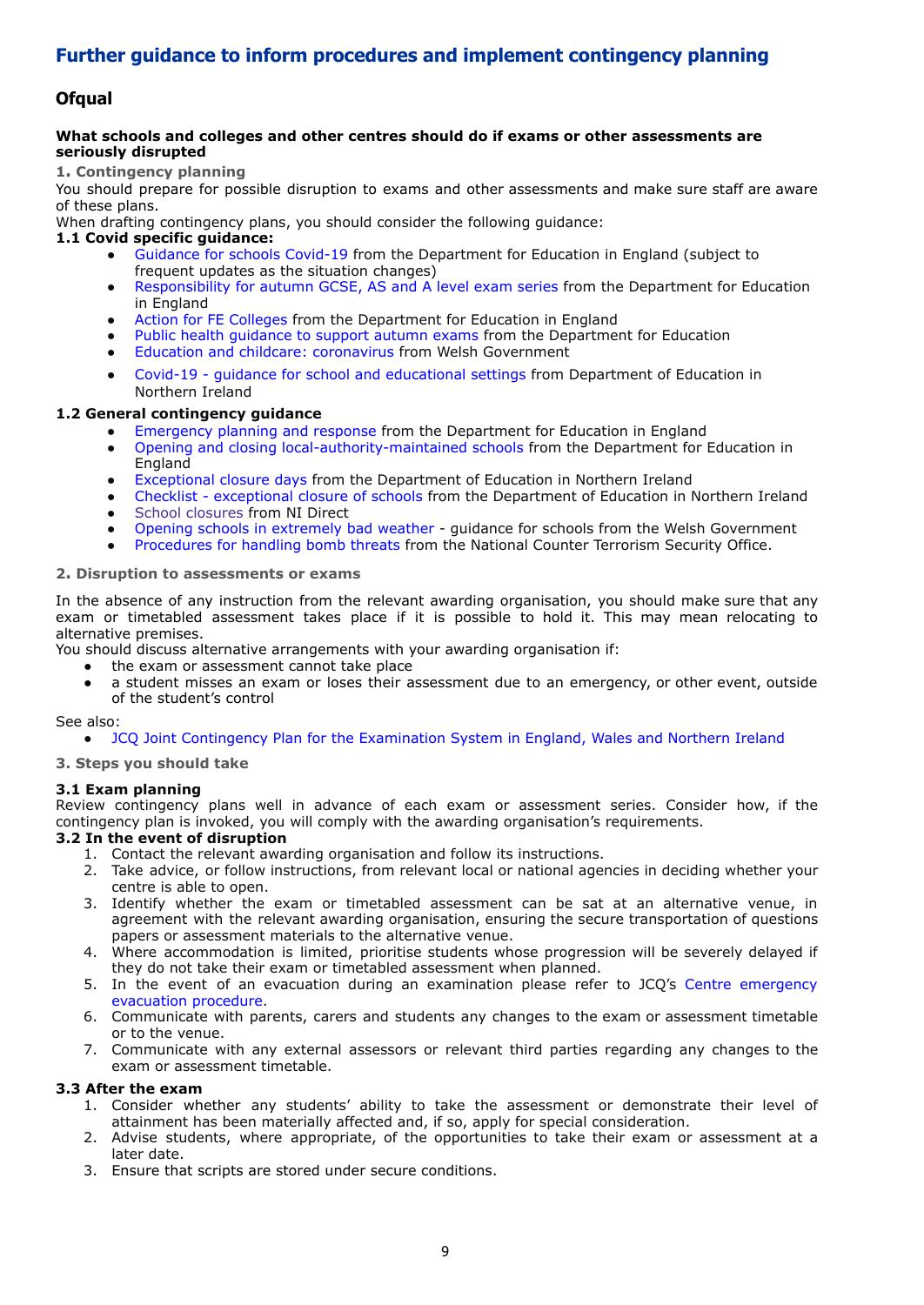- 4. Return scripts to awarding organisations in line with their instructions. Never make alternative arrangements for the transportation of completed exam scripts, unless told to do so by the awarding organisation.
- **4. Steps the awarding organisation should take**

#### **4.1 Exam planning**

- 1. Establish and maintain, and at all times comply with, an up-to-date, written contingency plan.
- 2. Ensure that the arrangements in place with centres and other third parties enable them to deliver and award qualifications in accordance with their conditions of recognition.

#### **4.2 In the event of disruption**

- Take all reasonable steps to mitigate any adverse effect, in relation to their qualifications, arising from any disruption.
- Provide effective guidance to any of their centres delivering qualifications.
- Ensure that where an assessment must be completed under specified conditions, students complete the assessment under those conditions (other than where any reasonable adjustments or special considerations require alternative conditions).
- Promptly notify the relevant regulators about any event which could have an adverse effect on students, standards or public confidence.
- Coordinate its communications with the relevant regulators where the disruption has an impact on multiple centres or a wide range of learners.

#### **4.3 After the exam**

Consider any requests for special consideration for affected students. For example, those who may have lost their internally assessed work or whose performance in assessments or exams could have been affected by the disruption.

**5. If any students miss an exam or are disadvantaged by the disruption**

If some of the students have been adversely affected by the disruption, you should ask the awarding organisation about applying for special consideration.

Decisions about special consideration, when it is or is not appropriate, is for each awarding organisation to make. Their decisions might be different for different qualifications and for different subjects. See also:

[JCQ's guidance on special considerations](https://www.jcq.org.uk/exams-office/access-arrangements-and-special-consideration/regulations-and-guidance)

#### **6. Wider communications**

The regulators, [Ofqual](https://www.gov.uk/ofqual) in England, [Qualifications](http://qualificationswales.org/) Wales in Wales and [CCEA](http://ccea.org.uk/) in Northern Ireland, will share timely and accurate information, as required, with awarding organisations, government departments and other stakeholders.

The [Department](https://www.gov.uk/government/organisations/department-for-education) for Education in England, the [Department](https://www.education-ni.gov.uk/) of Education in Northern Ireland and the [Welsh](http://gov.wales/topics/educationandskills/?lang=en) [Government](http://gov.wales/topics/educationandskills/?lang=en) will inform the relevant government ministers as soon as it becomes apparent that there will be significant local or national disruption; and ensure that they are kept updated until the matter is resolved.

Awarding organisations will alert the [Universities](https://www.ucas.com/) and Colleges Admissions Service (UCAS) and the [Central](http://www.cao.ie/) [Applications](http://www.cao.ie/) Office (CAO) about any impact of the disruption on their deadlines and liaise regarding student progression to further and higher education.

Awarding organisations will alert relevant professional bodies or employer groups if the impact of disruption particularly affects them.

**7. Widespread national disruption to the taking of examinations / assessments**

The governments' view across England, Wales and Northern Ireland is education should continue in 2020/21 with schools remaining open and that examinations and assessments will go ahead in both autumn 2020 and summer 2021.

As education is devolved, in the event of any widespread sustained national disruption to examinations or assessments, national government departments will communicate with regulators, awarding organisations and centres prior to a public announcement. Regulators will provide advice to government departments on implications for exam timetables.

We will update this page as necessary should national disruption occur with any further relevant links.

(Ofqual guidance extract above taken directly from the Exam system contingency plan: England, Wales and Northern Ireland - **What schools and colleges and other centres should do if exams or other assessments are seriously disrupted** (updated 01 October 2020)

[https://www.gov.uk/government/publications/exam-system-contingency-plan-england-wales-and-northern-ireland/what-schoo](https://www.gov.uk/government/publications/exam-system-contingency-plan-england-wales-and-northern-ireland/what-schools-and-colleges-should-do-if-exams-or-other-assessments-are-seriously-disrupted) [ls-and-colleges-should-do-if-exams-or-other-assessments-are-seriously-disrupted](https://www.gov.uk/government/publications/exam-system-contingency-plan-england-wales-and-northern-ireland/what-schools-and-colleges-should-do-if-exams-or-other-assessments-are-seriously-disrupted))

#### <span id="page-10-0"></span>**JCQ**

15.1 The qualification regulators, awarding bodies and government departments responsible for education have prepared and agreed information for schools and colleges in the event of examinations being seriously disrupted. This jointly agreed information will ensure consistency of response in the event of major disruption to the examinations system affecting significant numbers of candidates.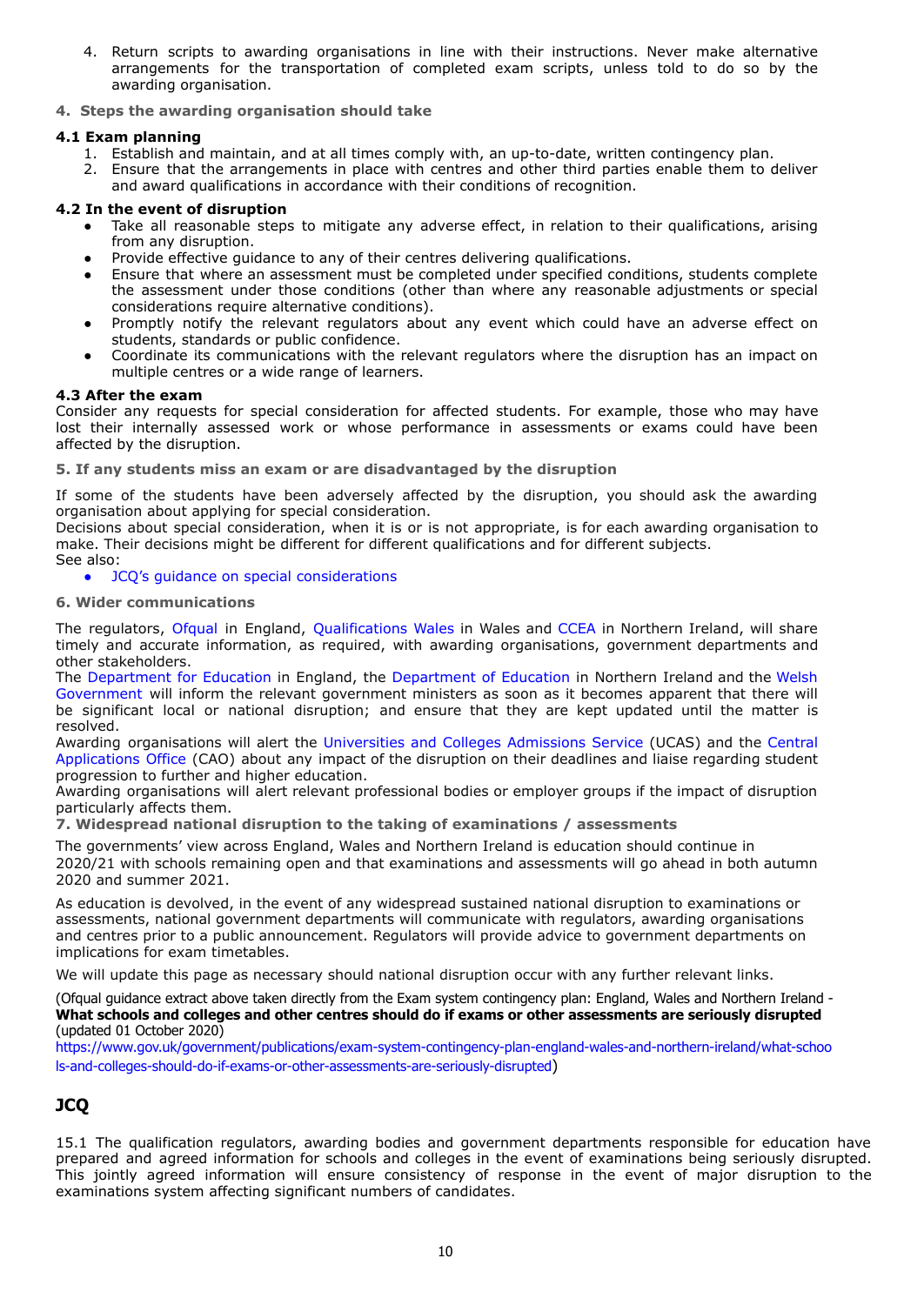#### Further information may be found at: [https://www.gov.uk/government/publications/exam-system-contingency-plan-england-wales-and-northern-ireland/](https://www.gov.uk/government/publications/exam-system-contingency-plan-england-wales-and-northern-ireland/what-schools-and-colleges-should-do-if-exams-or-other-assessments-are-seriously-disrupted) [what-schools-and-colleges-should-do-if-exams-or-other-assessments-are-seriously-disrupted](https://www.gov.uk/government/publications/exam-system-contingency-plan-england-wales-and-northern-ireland/what-schools-and-colleges-should-do-if-exams-or-other-assessments-are-seriously-disrupted)

15.2 In addition, awarding bodies have their own well-established contingency plans in place to respond to disruptions. It is important that exams officers who are facing disruption liaise directly with the relevant awarding body/bodies.

15.3 Centres should prepare plans for any disruption to examinations as part of their general emergency planning. It is important to ensure that relevant centre staff are familiar with the plan. Consideration should be given as to how these arrangements will be communicated to candidates, parents and staff should disruption to examinations occur.

15.4 In the event that the head of centre decides the centre cannot be opened for scheduled examinations, the relevant awarding body must be informed as soon as possible. Awarding bodies will be able to offer advice regarding the alternative arrangements for conducting examinations that may be available and the options for candidates who have not been able to take scheduled examinations.

15.5 The awarding bodies will designate a 'contingency day' for examinations, summer 2022. This is consistent with the qualification regulators' document *Exam system contingency plan: England, Wales and Northern Ireland*: <https://www.gov.uk/government/publications/exam-system-contingency-plan-england-wales-and-northern-ireland>

The designation of a 'contingency day' within the common examination timetable is in the event of national or significant local disruption to examinations. It is part of the awarding bodies' standard contingency planning for examinations.

In the event of national disruption to a day of examinations in summer 2022, the awarding bodies will liaise with the qualification regulators and government departments to agree the most appropriate option for managing the impact. As a last resort the affected examinations will be rescheduled. Although every effort would be taken to keep the impact to a minimum, it is possible that there could be more than one timetable date affected following the disruption, up to and including the contingency day. Centres will be alerted if it is agreed to reschedule the examinations and the affected candidates will be expected to make themselves available in such circumstances. The decision regarding the rescheduling of examinations will always rest with the awarding body. The centre must conduct the examination on the scheduled date unless instructed to do otherwise by the awarding body.

Where candidates choose not to be available for the rescheduled examination(s) for reasons other than those traditionally covered by special consideration, they will not be eligible for enhanced grading arrangements. Centres must therefore ensure candidates and parents are aware of this contingency arrangement so that they may take it into account when making their plans for the summer. However, the awarding bodies will not insist upon candidates being available throughout the entire timetable period as a matter of course.

(JCQ guidance above taken directly from **Instructions for Conducting Examination**s 2021-2022 [http://www.jcq.org.uk/exams-office/ice---instructions-for-conducting-examinations,](http://www.jcq.org.uk/exams-office/ice---instructions-for-conducting-examinations) section 15, Contingency planning)

JCQ Joint Contingency Plan [www.jcq.org.uk/exams-office/other-documents](http://www.jcq.org.uk/exams-office/other-documents)

General Regulations for Approved Centres [www.jcq.org.uk/exams-office/general-regulations](http://www.jcq.org.uk/exams-office/general-regulations)

Guidance notes on alternative site arrangements [www.jcq.org.uk/exams-office/online-forms](http://www.jcq.org.uk/exams-office/online-forms)

Guidance notes for transferred candidates [www.jcq.org.uk/exams-office/online-forms](http://www.jcq.org.uk/exams-office/online-forms)

Instructions for Conducting Examinations

[www.jcq.org.uk/exams-office/ice---instructions-for-conducting-examinations](http://www.jcq.org.uk/exams-office/ice---instructions-for-conducting-examinations)

A guide to the special consideration process

[www.jcq.org.uk/exams-office/access-arrangements-and-special-consideration/regulations-and-guidance](http://www.jcq.org.uk/exams-office/access-arrangements-and-special-consideration/regulations-and-guidance)

#### <span id="page-11-0"></span>**GOV.UK**

Emergency planning and response: Severe weather; Exam disruption; Coronavirus (COVID-19) [www.gov.uk/guidance/emergencies-and-severe-weather-schools-and-early-years-settings](http://www.gov.uk/guidance/emergencies-and-severe-weather-schools-and-early-years-settings)

Opening and closing maintained

schools [www.gov.uk/government/publications/school-organisation-maintained-schools](http://www.gov.uk/government/publications/school-organisation-maintained-schools) Dispatch of exam scripts guide: Ensuring the service runs smoothly; Contingency planning <https://www.gov.uk/government/publications/dispatch-of-exam-scripts-yellow-label-service>

#### <span id="page-11-1"></span>**Wales**

School closures: examinations [gov.wales/school-closures-examinations](https://gov.wales/school-closures-examinations)